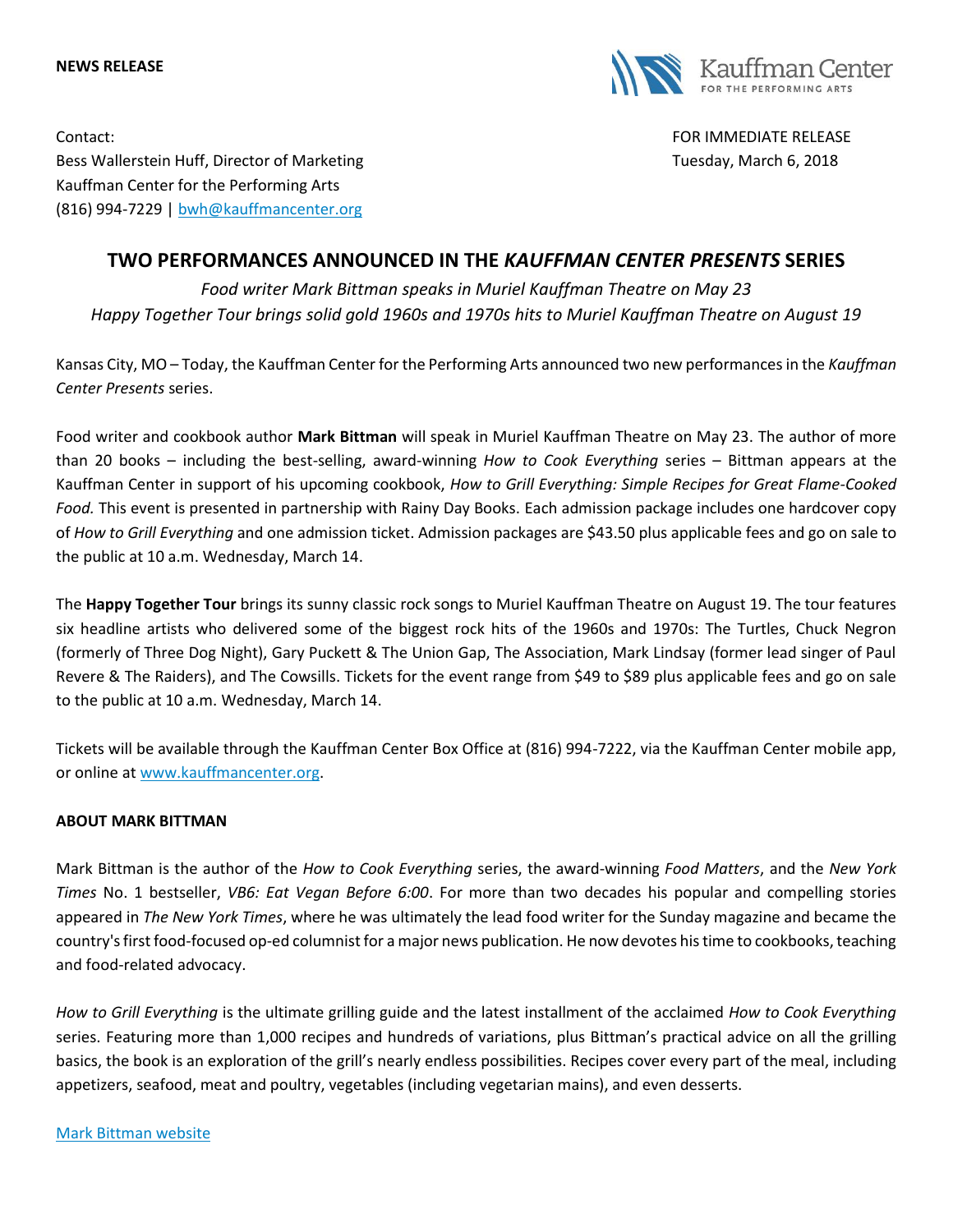#### **ABOUT HAPPY TOGETHER TOUR**

Now in its ninth consecutive year, the Happy Together Tour highlights popular rock acts from the 1960s and 1970s, including: The Turtles, Chuck Negron (formerly of Three Dog Night), Gary Puckett & The Union Gap, The Association, Mark Lindsay (former lead singer of Paul Revere & The Raiders), and The Cowsills. This all-star ensemble brings classic tunes to the stage, including "Happy Together," "Joy To The World" and "Never My Love." Signature headliners The Turtles have sold more than 40 million records worldwide; the band's tour lineup features founding member and singer Mark Volman, along with The Archies singer Ron Dante.

## *KAUFFMAN CENTER PRESENTS* **SERIES SCHEDULE\***

The *Kauffman Center Presents* series features extraordinary and diverse artists from a variety of musical genres and performance styles. Upcoming events include:

## **2017-2018** *Kauffman Center Presents* **events:**

- Tuesday, March 6 *National Geographic Live*: Marine Biologist & Photographer Cristina Mittermeier Standing at the Water's Edge – 7:30 p.m., Muriel Kauffman Theatre
- Thursday, March 15 CMT Next Women of Country Presents: Sara Evans *All the Love Tour*, featuring RaeLynn and Kalie Shorr – 7:30 p.m., Muriel Kauffman Theatre
- Friday, March 16 and Saturday, March 17 *Riverdance – The 20th Anniversary World Tour* 7:30 p.m. March 16; 2:30 p.m. and 7:30 p.m. March 17, Muriel Kauffman Theatre
- Wednesday, May 23 A Conversation with Mark Bittman 7:30 p.m., Muriel Kauffman Theatre
- Sunday, March 25 *Miranda Sings Live* 7 p.m., Muriel Kauffman Theatre
- Tuesday, May 1 *National Geographic Live*: NASA Astronaut Terry Virts View from Above 7:30 p.m. May 1, Muriel Kauffman Theatre
- Tuesday, June 5 *National Geographic Live*: Photographer/Filmmaker & Writer Pete McBride & Kevin Fedarko Between River and Rim – 7:30 p.m., Muriel Kauffman Theatre
- Thursday, June 7 David Byrne: *American Utopia Tour* 7:30 p.m., Muriel Kauffman Theatre
- Saturday, June 16 Diana Krall: *Turn Up The Quiet World Tour 2018* 7:30 p.m., Muriel Kauffman Theatre

## **2018-2019** *Kauffman Center Presents* **events:**

- Sunday, August 19 Happy Together Tour 2018 7 p.m., Muriel Kauffman Theatre
- Sunday, September 9 Punch Brothers 7 p.m., Muriel Kauffman Theatre
- Wednesday, October 3 Black Violin 7:30 p.m., Muriel Kauffman Theatre
- Wednesday, October 24 Chanticleer 7 p.m., Helzberg Hall

\*Events announced to date. Additional performances will be announced throughout the 2017-2018 and 2018-2019 seasons. Updates are available at [www.kauffmancenter.org/events-tickets/kauffman-center-presents/.](http://www.kauffmancenter.org/events-tickets/kauffman-center-presents/)

## **ABOUT THE KAUFFMAN CENTER FOR THE PERFORMING ARTS**

The Kauffman Center for the Performing Arts – a major not-for-profit center for music, opera, theater and dance designed by Moshe Safdie – opened in 2011. Serving as a cultural cornerstone for Kansas City and the region, the Kauffman Center